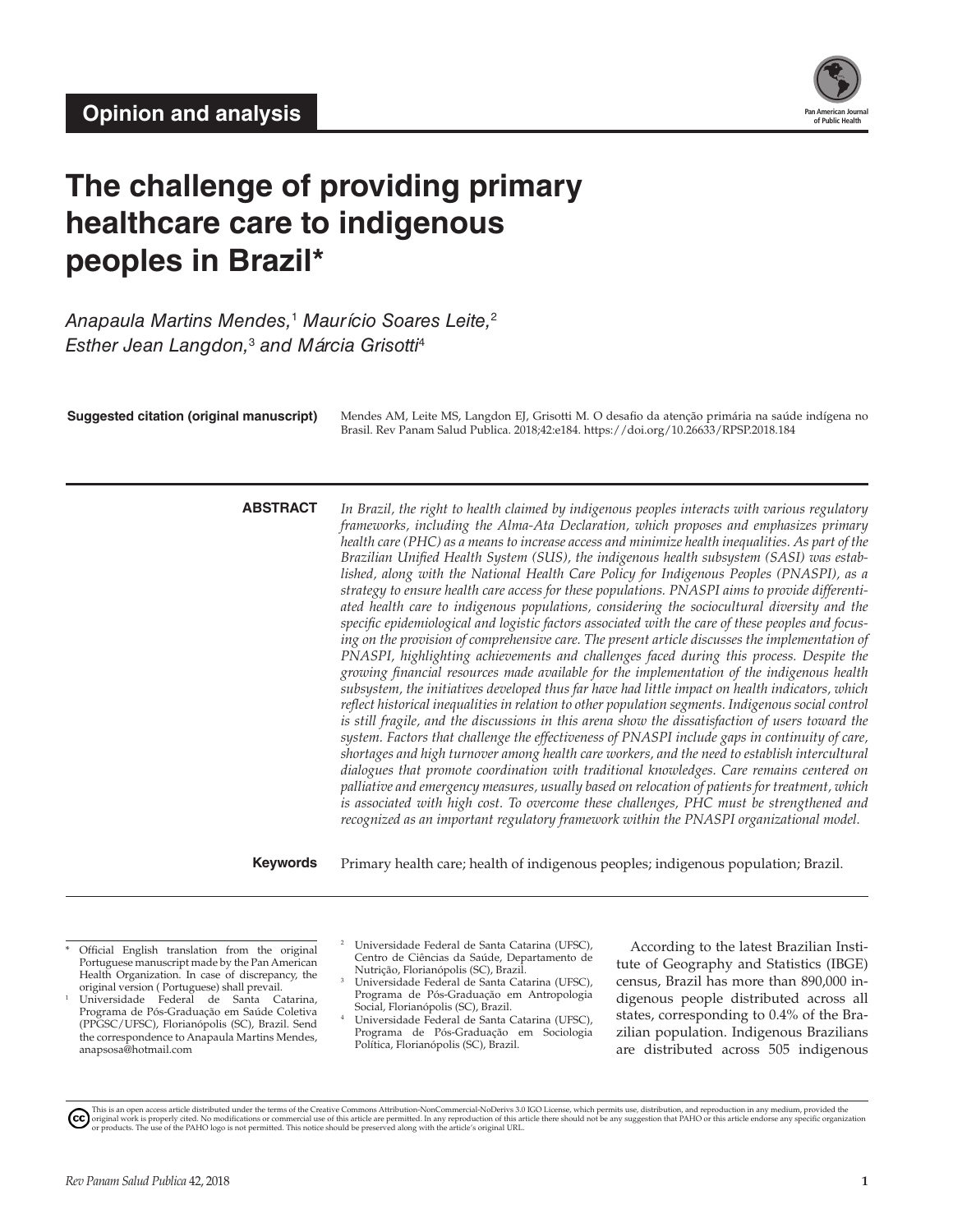territories which cover 12.5% of the country. Although they account for a very small portion of the overall population, there is great social diversity among the indigenous peoples of Brazil, with 305 ethnic groups speaking 274 languages. Central to the discussion proposed by this article is an epidemiological scenario generally characterized by largely unfavorable health indicators compared to the rest of the Brazilian population, notwithstanding the particular features of each people (1-3).

Prior to the reformulation of the Constitution of Brazil in 1988, indigenous people were considered wards of the State. Deprived of any rights, they were expected to assimilate progressively into the overall population. This stance prevented these groups from leading decision-making to meet their actual needs. The 1988 Constitution had a massive impact on the creation of public policies geared to indigenous peoples, who were no longer considered wards of the State, but rather citizens in their own right. Among the rights granted to them is the guarantee of "differentiated health care" (2-4).

The Alma-Ata International Conference, held in 1978, was a milestone in discussions regarding the development of primary health care (PHC) as the basis for realization of the fundamental right to health and the reduction of established inequalities among peoples. Within this context, PHC is realized through a series of actions that focus on connecting different sectors, with an expanded concept of health (5).

Accordingly, it is the responsibility of governments––with participation from civil society––to establish standards and policies that regulate strategies to reduce inequities and inequalities in health that have a direct impact on national development. These initiatives, always taking the local situation into account, should promote comprehensive care, including access to the services of various care providers; this includes "traditional practitioners" (5, 6).

In the 1980s several movements arose, calling for changes in the Brazilian health system and resulting in the creation of the Unified Health System (SUS). The indigenous population, which did not see itself and its specific needs represented in the generalist proposals of the SUS, also mobilized (2, 4). The Alma-Ata Declaration enshrines the implementation of

PHC as a means of reducing health inequalities, with a focus on the specific needs of each people. In Brazil, this principle was followed during construction of the Indigenous Health Care Subsystem (SASI), arising from health conferences led by indigenous peoples (5-7).

Within this context, the objective of this article is to discuss the implementation of the National Health Care Policy for Indigenous Peoples (*Política Nacional de Atenção à Saúde dos Povos Indígenas*, PNASPI) in Brazil since the year 2000, as well as its regulatory frameworks. We reflect on the challenges experienced during implementation of PNASPI and on the reduction of longstanding health inequalities in Brazilian indigenous peoples.

#### **THE NATIONAL HEALTH CARE POLICY FOR INDIGENOUS PEOPLES**

The First National Conference for the Protection of Indigenous Health (CNPSI), held in 1986, was one of the first times the Brazilian government called on different indigenous leaders to discuss proposals for the development of guidelines for indigenous health care, acknowledging the legitimacy of their specific needs, with a focus on PHC. Until then, indigenous health care had been managed successively by a wide range of sectors and agencies; most actions had been palliative and lacked continuity, with little impact on the health situation of these populations (3, 4, 7).

The basic proposal of the first CNPSI was that management of indigenous health care be transferred to the Ministry of Health, which runs the SUS. This discussion carried over into a second conference, which mobilized an even larger native population and had equal participation of indigenous and non-indigenous delegates. At the time, the proposal sought to change the prevailing model of indigenous health care to one of "differentiated health care", with a focus on PHC (7).

In 1999, Law 9836 created SASI, transferring management of indigenous health care to the Brazilian National Health Foundation (FUNASA). SASI was tasked with establishing PHC and continuity of care at the different levels of care within the indigenous territories of Brazil, taking into account the specific features of each people (ranging from sociocultural issues to logistical and epidemiological aspects), respecting their traditional knowledge, and ensuring social participation and social oversight of management process (3, 4, 8). Furthermore, in line with the Alma-Ata guidelines, the healthcare teams included indigenous workers, who were assigned the novel roles of indigenous health agents and indigenous sanitation agents (4, 5).

Once SASI had been established, the PNASPI was created. This policy was meant to be implemented in accordance with SUS principles, with particular emphasis on decentralization of actions and resources; universality, comprehensiveness, equity, and social participation; and issues related to cultural, ethnic, geographical, epidemiological, historical, and political diversity. The organizational model was built around the concept of Indigenous Special Health Districts (*Distritos Sanitários Especiais Indígenas*, DSEIs). In all, there are 34 DSEIs in the country. Within each DSEI, other health agencies are responsible for providing care at different levels and facilities, such as base stations, basic health units and clinics, and indigenous health centers (8).

Social participation takes place through local indigenous health councils––usually located in a particular village or group of villages in a particular indigenous territory––and district indigenous health councils, which support regulation of district management and ensure that local discussions are brought to the attention of district conferences. Council members are selected by indigenous communities. Above the district level, broader discussions take place at National Indigenous Health Conferences (8).

### **CREATION OF THE SPECIAL SECRETARIAT FOR INDIGENOUS HEALTH AND CURRENT SITUATION OF INDIGENOUS HEALTH CARE**

During the 4th National Conference on the Health of Indigenous Peoples, held in 2006, many calls were made to improve the health situation of indigenous peoples and FUNASA's management was called into question. The agency had long been subject to harsh criticism, which included repeated allegations of corruption and misuse of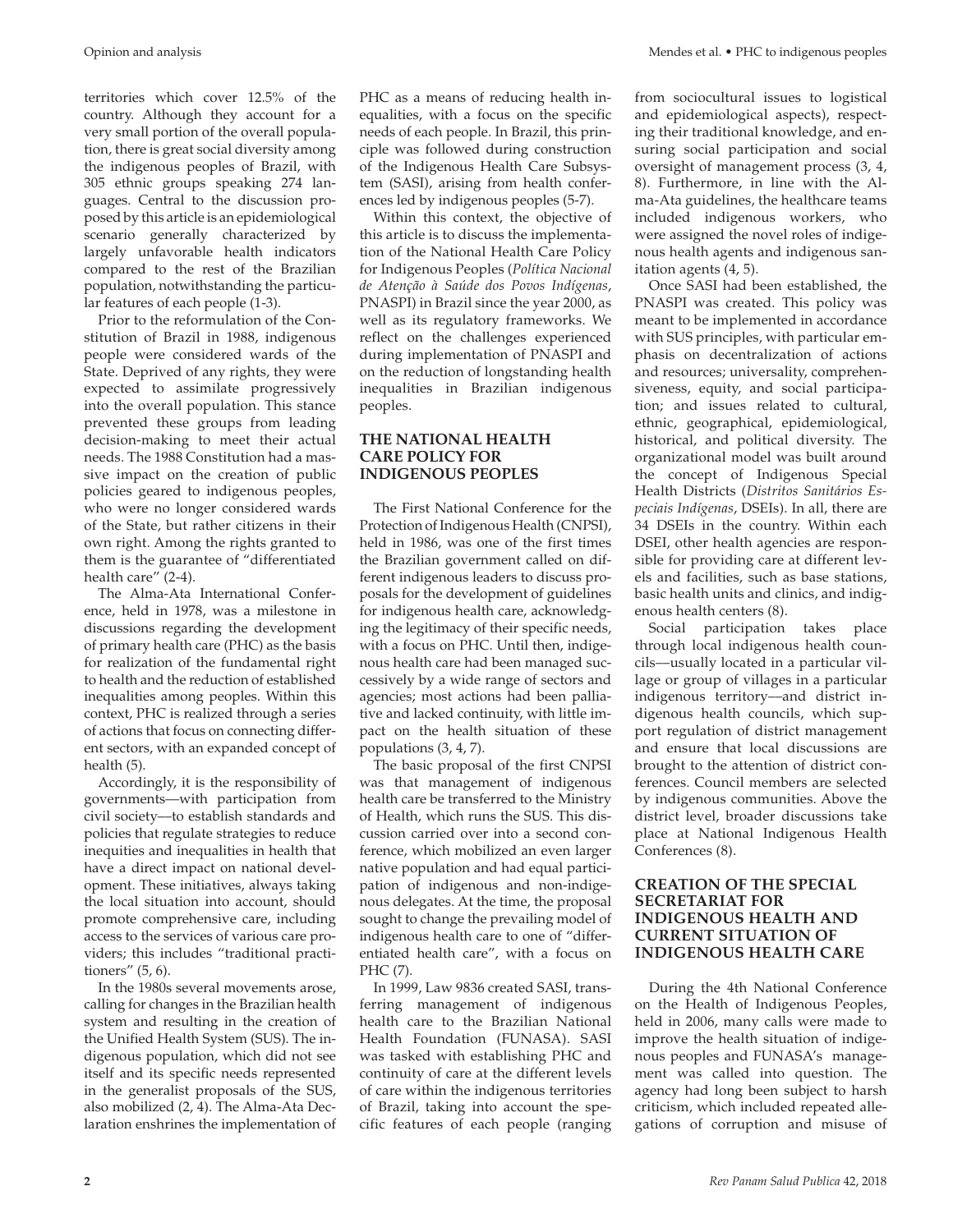resources. In a discussion on SASI funding and management, Garnelo and Maquiné (9) provide a list of websites which have published a massive volume of such allegations, including major newspapers, non-governmental organizations, and government oversight and communication agencies. As a result, working groups were established, which subsequently led to the creation of a secretariat linked directly to the Ministry of Health.

Creation of the Special Secretariat for Indigenous Health (SESAI) was approved in 2010 (7, 9). Ultimately, this move represents the establishment of an agency solely responsible for indigenous health, which had until then been coordinated by several sectors within other agencies or institutions with broader mandates, sometimes not even limited to indigenous peoples. This new format, however, is still beset by operational challenges. Garnelo and Maquiné (9) note that, among the special secretariats linked directly to the Ministry of Health, SESAI is the only one simultaneously responsible for both management and implementation of health actions and programs, which requires a robust administrative structure.

The 5th National Conference, in 2013, was the first one held after the creation of SESAI. Among the main demands made at this event were that provision of comprehensive care be ensured, in addition to primary car; and also that primary care be strengthened while respecting traditional indigenous knowledge, something that did not appear to be happening even after the special secretariat was created. Furthermore, the 5th Conference itself was the object of harsh criticism, including suggestions of limited social oversight, limited participation by indigenous delegates, and the adoption of proposals viewed as contradictory (3, 4, 10).

### **A CRITICAL APPRAISAL OF PNASPI IMPLEMENTATION**

Despite the creation and implementation of SESAI, the problems and challenges previously faced by FUNASA persist. It is worth noting that the availability of financial resources was never an obstacle during the FUNASA management period or after the creation of SESAI. In fact, an analysis of funding available to SASI shows substantial,

near-steady growth in available resources since its earliest years of operation, except perhaps in the first few moments after establishment of the agency. By way of example, the 2010 budget (R\$379 million) was three times greater than the 2002 budget (3, 4, 9). By 2015, the agency's budget had surpassed the billion-real mark (R\$1,533,659,105.00) (11).

However, while the data show significant, consistent growth in the resources approved and implemented, there has not been proportional improvement in health indicators (3, 9, 11, 12). Despite the relative scarcity of demographic and epidemiological data on the indigenous peoples of Brazil when compared to the data available for the overall Brazilian population, a clear panorama of inequalities persists nearly 20 years after the establishment of a specific subsystem for indigenous health. Several major indicators, including overall and maternal mortality, number of hospitalizations and deaths due to respiratory diseases and infectious and parasitic diseases in childhood, and communicable diseases, demonstrate stark inequalities in indigenous health (13-15). This precarious situation was confirmed by the National Survey on the Health of Indigenous Peoples, the only nationwide health survey conducted among the indigenous Brazilian population. This survey revealed a high prevalence of anemia (affecting not only children but also pregnant women) and malnutrition, especially among children under 5, in contrast to obesity and overweight in adult women. This profile provides evidence of the growing importance of chronic noncommunicable diseases among indigenous peoples. The survey also detected poor sanitation conditions and high rates of hospitalization for children due to diarrhea and respiratory infections, which suggests that PHC interventions have low problem-solving capacity (16).

Another challenge in implementation of this policy concerns the Indigenous Health Care Information System (*Sistema de Informações da Atenção à Saúde Indígena*, SIASI), access to which is restricted to providers and managers who use the subsystem. In addition to the limitations this places on access to information, there are other problems related to data reliability (3, 13, 17) and communication with other SUS information systems.

This hinders planning to address the needs of each location and makes it difficult to monitor and assess the implementation of interventions, the advances and limitations of PNASPI, and the health situation of the indigenous population (2, 13, 14).

Some authors have described precarious health facilities and a lack of supplies and equipment. This, combined with high provider turnover and logistical complexity in some regions, have negative impacts on the quality of service delivered within indigenous territories. Palliative and emergency care have been prioritized to the detriment of PHC. The high turnover of health professionals makes it very difficult for them to establish bonds and to recognize the cultural specificities of delivering health care to indigenous peoples (3, 4, 18).

The creation of the Health Councils seems to represent a real gain for indigenous peoples with regard to policy guidelines. The purpose of social participation is to allow indigenous people to participate in strategies for planning and evaluating the services provided to them and, consequently, to enhance the capacity of these services to solve their problems. However, actual social oversight faces major barriers, despite the legal provision for social control entities within the subsystem. And during conferences, the most active voices are not always those of native Brazilians (3, 4). Cardoso (4) and Shankland et al. (15) report experiences in which indigenous Brazilians themselves judged the performance of some counselors to be poor.

A major persisting challenge is implementation of the guideline on links between "traditional medicine" and the official health system. Recent studies suggest that official initiatives to incorporate native practices and knowledge have resulted in the creation of mechanisms whereby the State exercises control from an essentially integrationist perspective. In addition, the official proposals for "differentiated health care" seem to be viewed as problematic by managers themselves, and the logic of the biomedical model itself prevents greater flexibility towards intercultural dialogue (3, 4, 18-20).

### **CONCLUSIONS**

Although desirable, a categorical assessment of the PNASPI implementation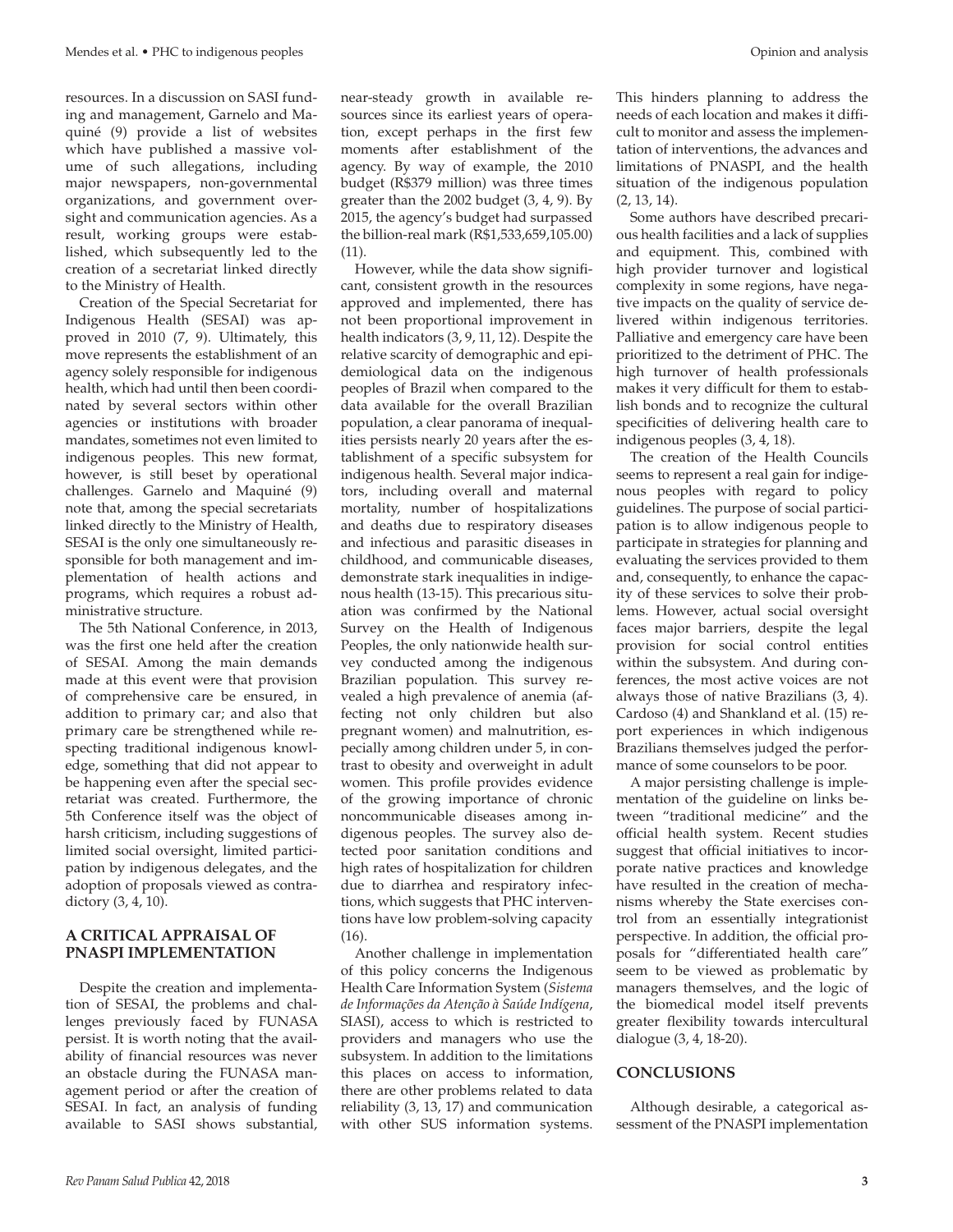process in Brazil would appear to be unproductive and perhaps not even feasible. Certainly, important advances have been made, with real gains in indigenous health in the country. However, overall, the available data continue to demonstrate a massive gap between the provisions of PNASPI and the precarious nature of its implementation in the daily lives of indigenous Brazilians. On the one hand, despite the many challenges faced since the creation of the indigenous health subsystem, the policy has had positive impacts on indigenous health in the country; on the other hand, these impacts have been limited.

It seems more reasonable to think in terms of partial gains, positive in many regards, but far short of the goals proposed by PNASPI. Undeniable progress has been made, such as increasing the access of indigenous peoples to health services, including in the most remote regions of the country. The PHC focus proposed by Alma-Ata, although fragilely implemented in the context of indigenous

health, has brought about an important shift in perspective in relation to the way things were done before indigenous health was placed under the purview of the Ministry of Health. Social participation and social oversight have advanced significantly, but their implementation still faces serious barriers. SESAI management remains centralized and is limited by its staffing structure; also, high turnover and the problems involved in training health professionals to work in interethnic settings appear far from any solution.

It bears stressing that several health indicators show an unacceptable gap persists between indigenous peoples and the rest of the Brazilian population, with the indigenous population being systematically disadvantaged. These persistent inequities in health are at the forefront of discussions in the national indigenous health conferences and are reflected by users' recurrent complaints of dissatisfaction with the health care delivered to their peoples. In structure and form, PNASPI

upholds the principles of the Alma-Ata Declaration: it focuses on PHC as a strategy to enable enjoyment of the right to health through access to services in order to reduce inequalities, while encouraging social participation, training for health care professionals, and maintenance of the bond between these professionals and the population they serve. However, we must conclude that, overall, this vision of PHC is not being put effectively into practice.

**Acknowledgments.** This project was funded by Fundação CAPES/PDSE tender 47/2017 (grant no. 88881.190163/ 2018-01).

#### **Conflicts of interest.** None declared.

**Disclaimer.** Authors hold sole responsibility for the views expressed in the manuscript, which may not necessarily reflect the opinion or policy of the RPSP/ PAJPH or the Pan American Health Organization.

- 1. Instituto Brasileiro de Geografia e Estatística (IBGE). Os indígenas no censo demográfico 2010: primeiras considerações com base no quesito cor ou raça. Brasília: IBGE; 2010. Disponível em: [http://www.ibge.gov.br/indigenas/indi](http://www.ibge.gov.br/indigenas/indigena_censo2010.pdf)[gena\\_censo2010.pdf](http://www.ibge.gov.br/indigenas/indigena_censo2010.pdf) Acessado em 3 de abril de 2016.
- 2. Instituto Socioambiental. Povos indígenas do Brasil, 2006-2010. ISA; 2011. Disponível em: [https://acervo.socioambiental.org/](https://acervo.socioambiental.org/index.php/acervo/livros/povos-indigenas-no-brasil-2006-2010) [index.php/acervo/livros/povos-indige](https://acervo.socioambiental.org/index.php/acervo/livros/povos-indigenas-no-brasil-2006-2010)[nas-no-brasil-2006-2010](https://acervo.socioambiental.org/index.php/acervo/livros/povos-indigenas-no-brasil-2006-2010) Acessado em 3 de abril de 2015.
- 3. Garnelo L. Política de Saúde Indígena no Brasil: notas sobre as tendências atuais do processo de implantação do subsistema de atenção à saúde. Em: Garnelo L, Pontes AL, organizadores. Saúde indígena: uma introdução ao tema. Brasília: MEC-SECADI; 2012. Pp. 18-59. Disponível em: [http://bvsms.saude.gov.br/bvs/publica](http://bvsms.saude.gov.br/bvs/publicacoes/saude_indigena_uma_introducao_tema.pdf)[coes/saude\\_indigena\\_uma\\_introducao\\_](http://bvsms.saude.gov.br/bvs/publicacoes/saude_indigena_uma_introducao_tema.pdf) [tema.pdf](http://bvsms.saude.gov.br/bvs/publicacoes/saude_indigena_uma_introducao_tema.pdf) Acessado em setembro de 2018.
- 4. Cardoso MD. Políticas de Saúde Indígena no Brasil: do modelo assistencial à representação política. Em: Langdon EJ, Cardoso MD. Saúde Indígena: políticas comparadas na América Latina. Florianópolis: Editora da UFSC; 2015. Pp. 83-106.
- 5. Organização Mundial da Saúde (OMS). Declaração de Alma-Ata. Conferência Internacional sobre Cuidados Primários de Saúde. Alma-Ata, URSS; 6-12 de setembro de 1978. Disponível em: [http://](http://cmdss2011.org/site/wp-content/uploads/2011/07/Declara%C3%A7%C3%​A3o-Alma-Ata.pdf)

[cmdss2011.org/site/wp-content/up](http://cmdss2011.org/site/wp-content/uploads/2011/07/Declara%C3%A7%C3%​A3o-Alma-Ata.pdf)[loads/2011/07/Declara%C3%A7%C3%](http://cmdss2011.org/site/wp-content/uploads/2011/07/Declara%C3%A7%C3%​A3o-Alma-Ata.pdf) [A3o-Alma-Ata.pdf](http://cmdss2011.org/site/wp-content/uploads/2011/07/Declara%C3%A7%C3%​A3o-Alma-Ata.pdf) Acessado em setembro de 2018.

**REFERENCES**

- 6. Pan American Health Organization (PAHO). Renewing primary health care in the Americas. Washington, D.C.: PAHO; 2007. Disponível em: [http://apps.who.](http://apps.who.int/medicinedocs/documents/s19055en/s19055en.pdf) [int/medicinedocs/documents/s19055en/](http://apps.who.int/medicinedocs/documents/s19055en/s19055en.pdf) [s19055en.pdf](http://apps.who.int/medicinedocs/documents/s19055en/s19055en.pdf) Acessado em setembro de 2018.
- 7. Brasil, Ministério da Saúde. Conselho Nacional de Saúde. Relatórios do Conselho Nacional de Saúde: relatórios das conferências de saúde indígena. Disponível em: [http://conselho.saude.gov.br/biblio](http://conselho.saude.gov.br/biblioteca/Relatorios.htm)[teca/Relatorios.htm](http://conselho.saude.gov.br/biblioteca/Relatorios.htm) Acessado em 13 de janeiro de 2016.
- 8. Brasil, Ministério da Saúde, Fundação Nacional de Saúde. Política Nacional de Atenção à Saúde dos Povos Indígenas. 2ª ed. Brasília: Ministério da Saúde; 2002. Disponível em: [http://bvsms.saude.gov.](http://bvsms.saude.gov.br/bvs/publicacoes/politica_saude_indigena.pdf) [br/bvs/publicacoes/politica\\_saude\\_indi](http://bvsms.saude.gov.br/bvs/publicacoes/politica_saude_indigena.pdf)[gena.pdf](http://bvsms.saude.gov.br/bvs/publicacoes/politica_saude_indigena.pdf) Acessado em setembro de 2018.
- 9. Garnelo L, Maquiné A. Financiamento e gestão do subsistema de saúde indígena: considerações à luz dos marcos normativos da administração pública no Brasil. Em: Langdon EJ, Cardoso MD. Saúde Indígena: políticas comparadas na América Latina. Florianópolis: Editora da UFSC; 2015. Pp. 107-144.
- 10. Peres AC. 5° Conferência Nacional de Saúde Indígena: desafios demais, debates de menos. RADIS. 2014;24-8. Disponível

em: [http://www6.ensp.fiocruz.br/radis/](http://www6.ensp.fiocruz.br/radis/sites/default/files/radis-138b.pdf) [sites/default/files/radis-138b.pdf](http://www6.ensp.fiocruz.br/radis/sites/default/files/radis-138b.pdf) Acessado em setembro de 2018.

- 11. Verdum R. Os direitos indígenas no cipoal da transparência. Nota técnica n° 187. Brasília: INESC; 2015. Disponível em: [http://www.inesc.org.br/biblioteca/](http://www.inesc.org.br/biblioteca/publicacoes/notas-tecnicas/nts-2015/nota-tecnica-187-os-direitos-indigenas-no-cipoal-da-transparencia/view) [publicacoes/notas-tecnicas/nts-2015/no](http://www.inesc.org.br/biblioteca/publicacoes/notas-tecnicas/nts-2015/nota-tecnica-187-os-direitos-indigenas-no-cipoal-da-transparencia/view)[ta-tecnica-187-os-direitos-indigenas-no-ci](http://www.inesc.org.br/biblioteca/publicacoes/notas-tecnicas/nts-2015/nota-tecnica-187-os-direitos-indigenas-no-cipoal-da-transparencia/view)[poal-da-transparencia/view](http://www.inesc.org.br/biblioteca/publicacoes/notas-tecnicas/nts-2015/nota-tecnica-187-os-direitos-indigenas-no-cipoal-da-transparencia/view) Acessado em setembro de 2018.
- 12. Souza LG, Santos RV, Coimbra Jr CEA. Estrutura etária, natalidade e mortalidade do povo indígena Xavante de Mato Grosso, Amazônia, Brasil. Cienc Saude Coletiva. 2010:15(Supl. 1):1465-73.
- 13. Basta PC, Orellana JDY, Arantes R. Perfil epidemiológico dos povos indígenas no Brasil: notas sobre agravos selecionados. Em: Garnelo L, Pontes AL, organizadores. Saúde indígena: uma introdução ao tema. Brasília: MEC-SECADI; 2012. Pp. 60-107. Disponível em: [http://bvsms.saude.gov.](http://bvsms.saude.gov.br/bvs/publicacoes/saude_indigena_uma_introducao_tema.pdf) [br/bvs/publicacoes/saude\\_indigena\\_](http://bvsms.saude.gov.br/bvs/publicacoes/saude_indigena_uma_introducao_tema.pdf) [uma\\_introducao\\_tema.pdf](http://bvsms.saude.gov.br/bvs/publicacoes/saude_indigena_uma_introducao_tema.pdf) Acessado em setembro de 2018.
- 14. Mendes AM, Bastos JL, Bresan D. Leite MS. Epidemiologic situation of tuberculosis in Rio Grande do Sul: an analysis about Sinan's data between 2003 and 2012 focusing on indigenous peoples. Rev Bras Epidemiol. 2016;19(3):658-69.
- 15. Shankland A, Toledo ME, Barbosa A, Bittencourt MF. Brazil country report: indigenous health and vulnerability monitoring systems. Part of UNICEF's Real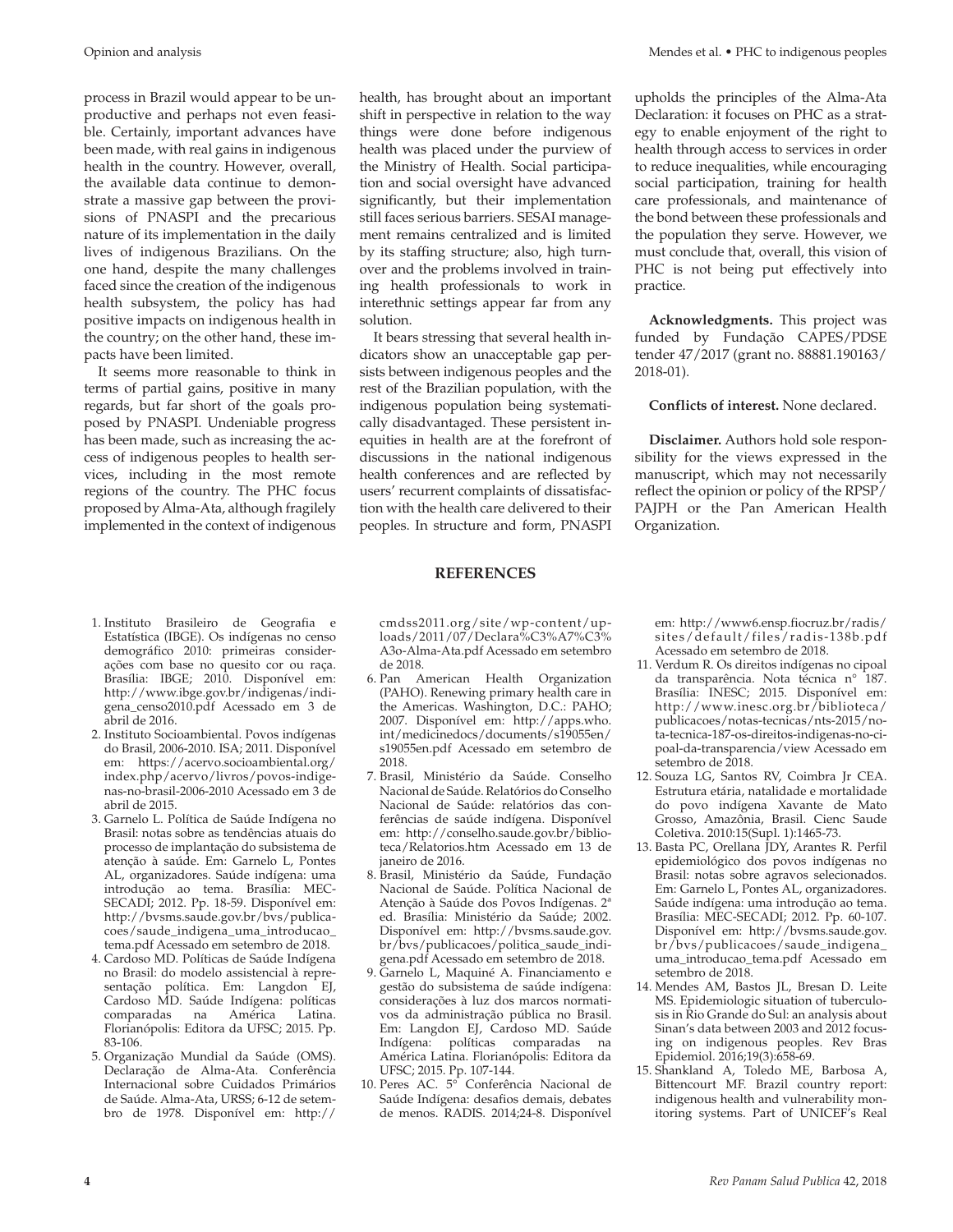Time Monitoring: Equity in Action Global Study. Nova Iorque: UNICEF; 2012.

- 16. Brasil, Ministério da Saúde, Fundação Nacional De Saúde. Inquérito nacional de saúde e nutrição dos povos indígenas. Relatório final: análise dos dados. Rio de Janeiro: Ministério da Saúde; 2009. Disponível em: [http://ecos-redenutri.bvs.](http://ecos-redenutri.bvs.br/tiki-download_file.php?fileId=1284) [br/tiki-download\\_file.php?fileId=1284](http://ecos-redenutri.bvs.br/tiki-download_file.php?fileId=1284) Acessado em setembro de 2018.
- 17. Sousa MC, de, Scatena JHG, Santos RV. O Sistema de Informação à Saúde Indígena (SIASI): criação, estrutura e

funcionamento. Cad Saude Publica. 1007; 23(4):853-61.

- 18. Langdon EJ. Os diálogos da antropologia com a saúde: contribuições para as políticas públicas em saúde indígena. Em: Langdon EJ, Grisotti M. Políticas públicas: reflexões antropológicas. Florianópolis: Editora da UFSC; 2016. Pp. 17-41.
- 19. Ferreira LO. A emergência da medicina tradicional indígena no campo das políticas públicas. Hist Cienc Saude - Manguinhos. 2013;20(1):203-19.
- 20. Ferreira LO. Interculturalidade e saúde indígena no contexto das políticas púbicas brasileiras. Em: Langdon EJ, Cardoso MD. Saúde Indígena: políticas comparadas na América Latina. Florianópolis: Editora da UFSC; 2015. Pp. 217-46.

Manuscript received (original Portuguese version) on 29 December 2017. Revised version accepted for publication on 5 September 2018.

## **El desafío de brindar atención primaria de salud a los pueblos indígenas en Brasil**

**RESUMEN** En Brasil, el derecho a la salud reclamado por los pueblos indígenas interactúa con varios marcos regulatorios, incluida la Declaración de Alma-Ata, que propone y destaca la atención primaria de salud (APS) como un medio para aumentar el acceso a la salud y minimizar las desigualdades en materia de salud. Como parte del Sistema Único de Salud de Brasil (SUS), se crearon el subsistema de salud indígena (SASI)y la Política Nacional de Atención de Salud de los Pueblos Indígenas (PNASPI), como estrategias para garantizar el acceso a la atención médica de estas poblaciones. La Política tiene como objetivo brindar atención de salud diferenciada a las poblaciones indígenas, considerando la diversidad sociocultural y las peculiaridades epidemiológicas y logísticas asociadas con la atención de estos pueblos y centrándose en dispensar una atención integral basada en la APS. En este artículo se discute la implementación de la Política, y se destacan los logros y desafíos enfrentados durante este proceso. A pesar de los crecientes recursos financieros disponibles para la implementación del subsistema de salud indígena, las iniciativas desarrolladas hasta ahora han tenido escaso impacto en los indicadores de salud, que reflejan desigualdades históricas en relación con otros segmentos de la población. La participación social aún es débil, y las discusiones en este campo revelan la insatisfacción de los usuarios con el sistema. La falta de continuidad de la atención, sumada a la escasez y alta rotación de los trabajadores de la salud, así como la necesidad de establecer diálogos interculturales que promuevan la articulación con los conocimientos tradicionales, cuestionan la efectividad de la Política. La atención aún se centra en prácticas paliativas y de emergencia, generalmente basadas en la reubicación de los pacientes para tratamiento, lo que se asocia con un alto costo. La superación de estos desafíos depende del fortalecimiento de la APS y de su reconocimiento como marco regulador importante del modelo organizativo de la Política.

**Palabras clave** Atención primaria de salud; salud de poblaciones indígenas; población indígena; Brasil.